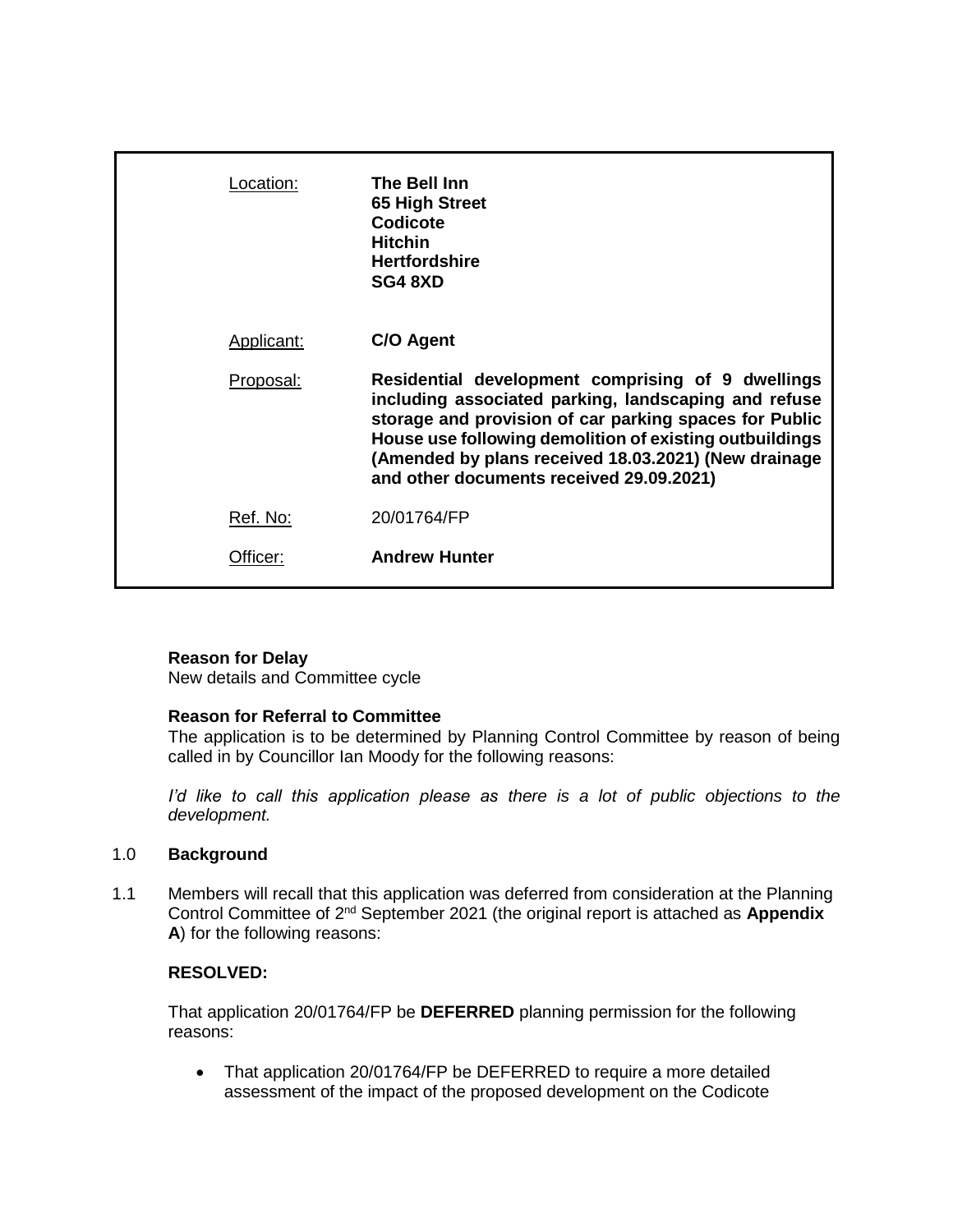Conservation Area and further assessment of the surface water management aspects of the development taking into account local flood issues.

- 1.2 The applicants have provided further drainage details, existing and proposed photo montages, and photos of existing development (newer and more historic) when viewed from parts of Codicote High Street.
- 1.3 The drainage document provides details required by Condition 20 of the 2<sup>nd</sup> September 2021 officer committee report.
- 1.4 The photo montages show how the proposed development would appear from the High Street, and specifically from between No. 63 and No. 65 The Bell. The lower roof of single storey Plot 1 is visible at the front, with the higher two storey Plot 2 dwelling behind Plot 1.
- 1.5 The applicant considers that they have addressed the issues of impacts on the Codicote Conservation Area and on surface water management as raised by the Planning Committee on  $2<sup>nd</sup>$  September. In view of the information submitted the application is reported back to the Planning Committee for determination.

### 2.0 **Policies**

2.1 See original report at **Appendix A**

# 3.0 **Representations**

- 3.1 All notified neighbours of the original application, objectors to the application, the Council's Conservation Officer, and the Lead Local Flood Authority, have been renotified of the proposed additional information. Responses received at the time of writing this report are set out below. Any further comments will be reported at the Committee meeting.
- 3.2 **Neighbours** The following objections and comments were received from Nos. 2A Bury Lane and 63 High Street:
	- Added documents are a minimal response to the deferment by the Planning Committee.
	- Delays are due to the applicant.
	- The Bell pub is not part of the application.
	- The water problem cannot be separated from The Bell.
	- The proposal has major inadequacies, and requires a fundamental re-design.
	- Proximity issues.
	- Loss of privacy and overlooking.
	- Large massing, height and scale.
	- Support Conservation Officer's original advice to remove plots 1 and 2 and reduce the rest of the development.
	- Do not accept that the impacts on the Conservation Area and listed buildings are acceptable.
	- Potential for ground destabilisation of No. 2A as it is higher than the site.
	- Water issues are linked to ground destabilisation.
	- Considerable soil removal.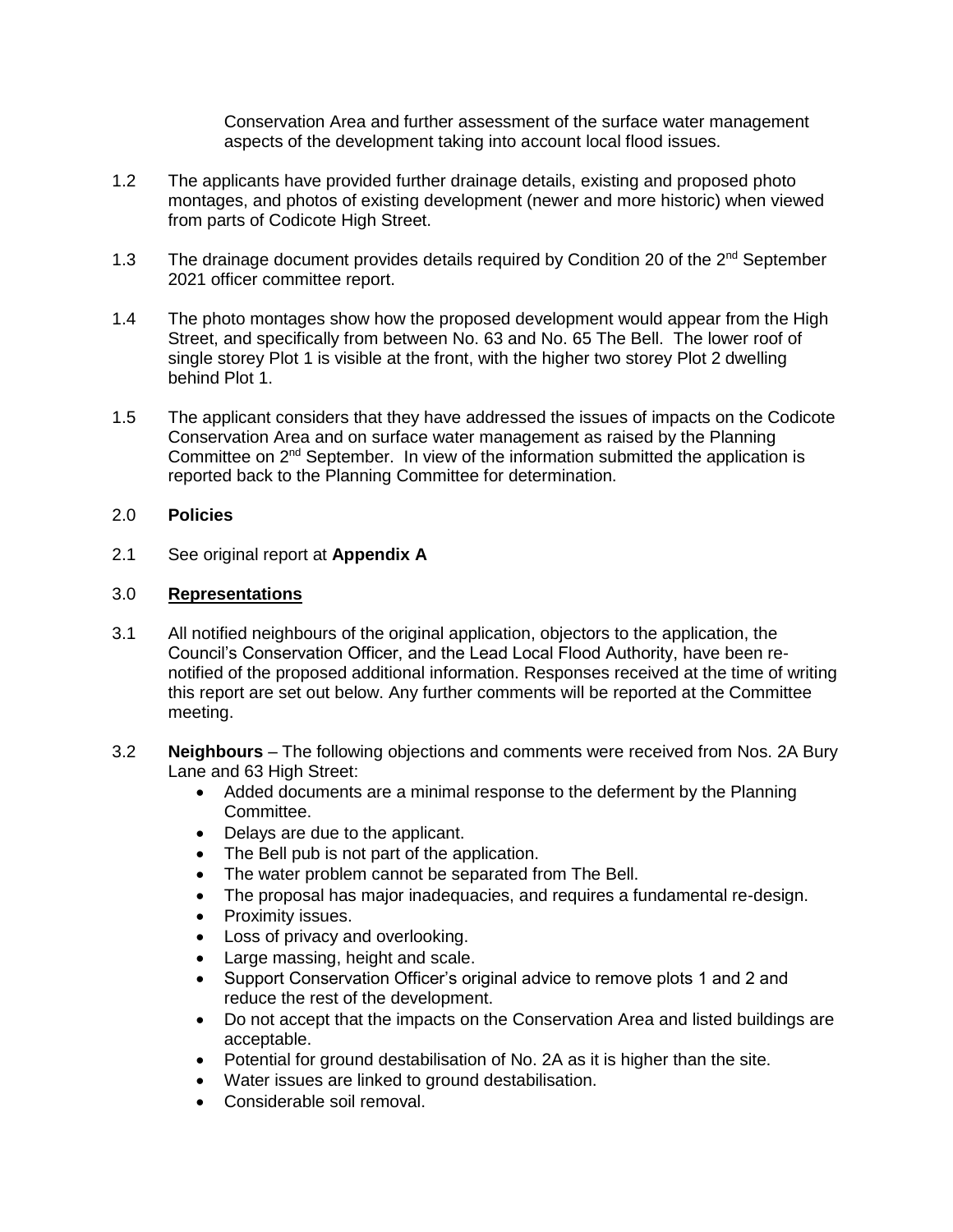- The Bell basement is flooded.
- The water engineering work is inadequate.
- The LLFA have no local knowledge of the site.
- The LLFA have not approved the drainage scheme.
- Water discharge to the sewer is the most unsustainable outcome.
- Absence of an analysis to determine if the water attenuation actually works, that run-off water from Bury Lane has not been considered, and does not account for displaced water from the basement of The Bell when it floods.
- No. 63 has limited foundations and no damp-proofing.
- The water table is high locally.
- There is a well under the lounge of No. 63, and other nearby properties have or had wells.
- The water equilibrium can be easily influenced.
- The age of No. 63 means it's sensitive to how water migrates across it.
- The natural water path across No. 63 must not be disturbed.
- Protection for No. 63 and its land should be included with the drainage scheme.
- The drainage attenuation will undermine the foundations of No. 63. The attenuation should be at least 5m from No. 63 according to current guidance.
- Water collects at the High Street entrance; near The Pound; and on top of a principal aquifer.
- Potential flooding of nearby buildings.
- Water should pass freely through boundary treatments and walls.
- It is critical that drainage matters are agreed and finalised as part of any permission granted, not left as an afterthought or to be reserved.
- Impacts on trees.
- The only solution is to reduce density and amount of development, and re-design the application.

# 3.3 **Conservation Officer** –

These comments are in response to the photo montage received on 30/09/2021 and which seeks to address NHDC Planning Committee's request for more information and details as to how the proposal will affect the Codicote Conservation Area and the setting of listed buildings when viewed from the High Street. As can be seen below the lower, road-facing section of Plot 1 does have a glazed gable feature which would face towards the rear of nos.63 & 65 High Street (grade II). I appreciate that I did not raise a concern regarding this gable when commenting back in March and I am not aware of any specific concerns raised by the Parish Council or by neighbours with respect to this feature but the only point I make is that the existing vegetation screens this feature in the montage. The impact may be slightly more significant than this image suggests and particular so at night-time. I had thought previously about seeking to negotiate the omission of the glazed apex but I decided that on balance, an objection could not be justified.

Although I have suggested conditions previously, reviewing this, I would perhaps have extended a materials condition to have covered samples/details of brick type and weatherboarding and not just a condition relating to tiles.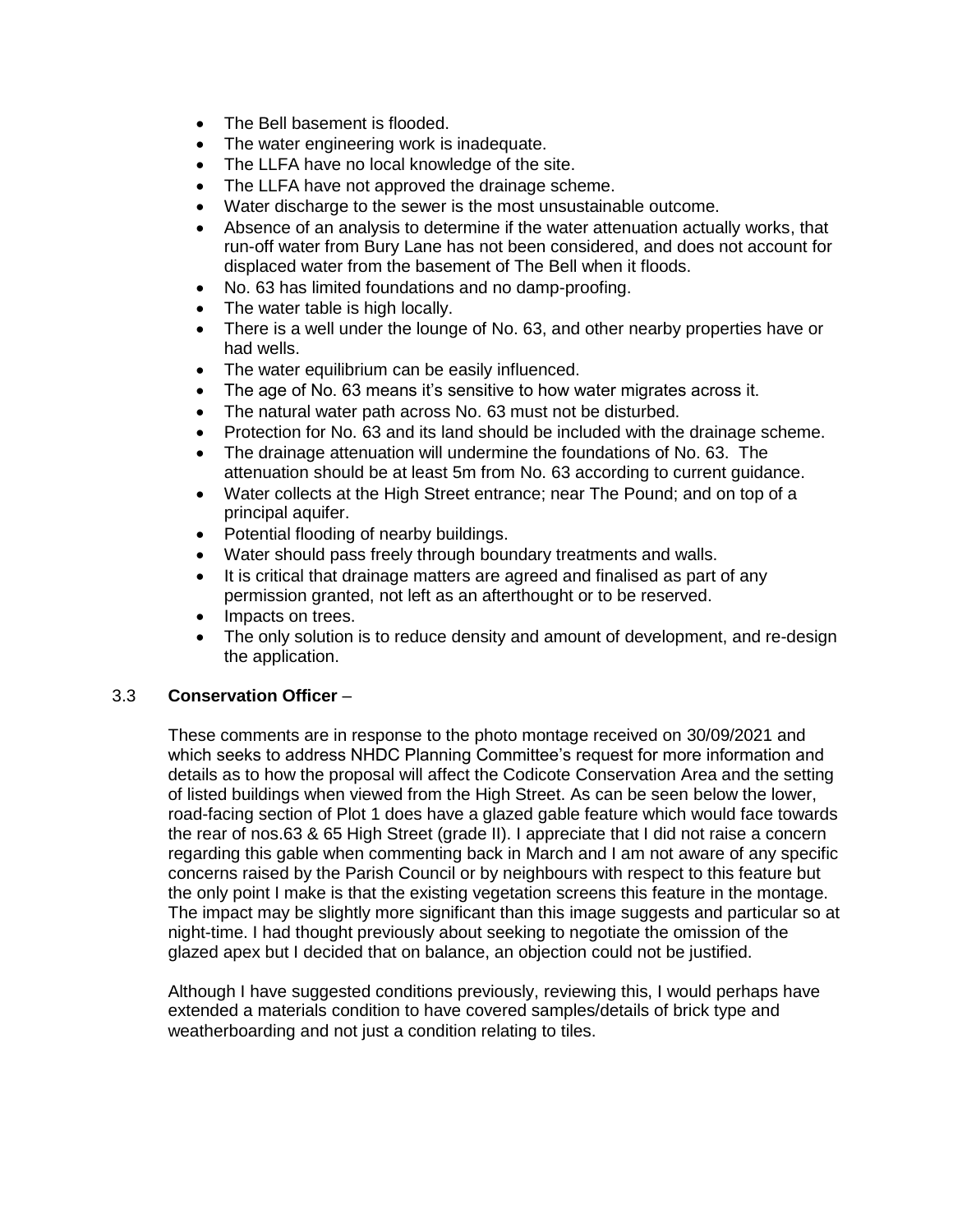### **Recommendation**

I reiterate that I have given great weight to the conservation of the Codicote Conservation Area and to the setting of nearby listed buildings and conclude that the proposal (as amended) whilst it may still be considered, by some, that there is small amount of harm still occasioned to the character and appearance of the conservation area and to the setting of nearby listed buildings, by reason of the height and density of the proposal, that harm (if considered to exist) would, in my opinion, be very much towards the lower end of the continuum. That harm should then be weighed against any public benefits. Although a reduction in dwelling numbers and providing a more generous rear curtilage to The Bell Inn would have been a more desirable outcome and was my original intended goal, in my view, the amended scheme does make a much more positive contribution to the character and appearance of the conservation area when compared with earlier iterations. In light of the changes made, particular in the area of original Plots 1 and 2 and the retention of the outbuilding, I conclude that the proposal is **UNOBJECTIONABLE** in conservation terms and would satisfy the provisions of Sections 66(1) and 72(1) of the Planning (Listed Buildings and Conservation Areas) Act 1990, the aims of Policy HE1 : Designated Heritage Assets, of the North Hertfordshire Local Plan 2011 - 2031 (Proposed Main Modifications November 2018) and the aims of Section 16 of the NPPF.

# 4.0 **Discussion**

- 4.1 This discussion concerns whether the additional details submitted by the applicant are sufficient to assess the impacts on the Codicote Conservation Area, and to provide all details necessary to satisfy Condition 20 of the officer committee report of  $2^{nd}$  September 2021 and therefore to provide satisfactory details concerning surface water management.
- 4.2 Starting with the impacts on the Codicote Conservation Area (CCA), a photo montage of the west elevation of the proposed development as viewed between Nos. 63 and 65 High Street has been provided on drawing PL123, and document PL 125 showing a proposed photomontage.
- 4.3 The Council's Conservation Officer had no objections to the application when it was reported to committee on 2<sup>nd</sup> September 2021, and this remains the case. The four dwellings proposed at the front area of the site are considered to be shown sufficiently accurately given their proposed distance from the public highway.
- 4.4 The above documents PL 123 and PL 125 show the five rearmost dwellings being lower than Plots 2 to 4, whereas the Proposed Street Scene Plots 1 to 9 on drawing PL109 shows those rear dwellings being higher. It is considered that the views of photo montages (or similar) could possibly be achieved from some perspectives. From other perspectives, the Plot 5 to 7 dwellings at the back of the site would be visible above the ridge of Plots 2 to 4. The Plot 5 to 7 dwellings are approx. 1m higher than Plots 2 to 4, however this would not be considered to result in a significantly different appearance and impacts on the CCA than how the development is shown on PL 123 and PL 125, while those dwellings are towards the rear of the site where their impacts will be lesser.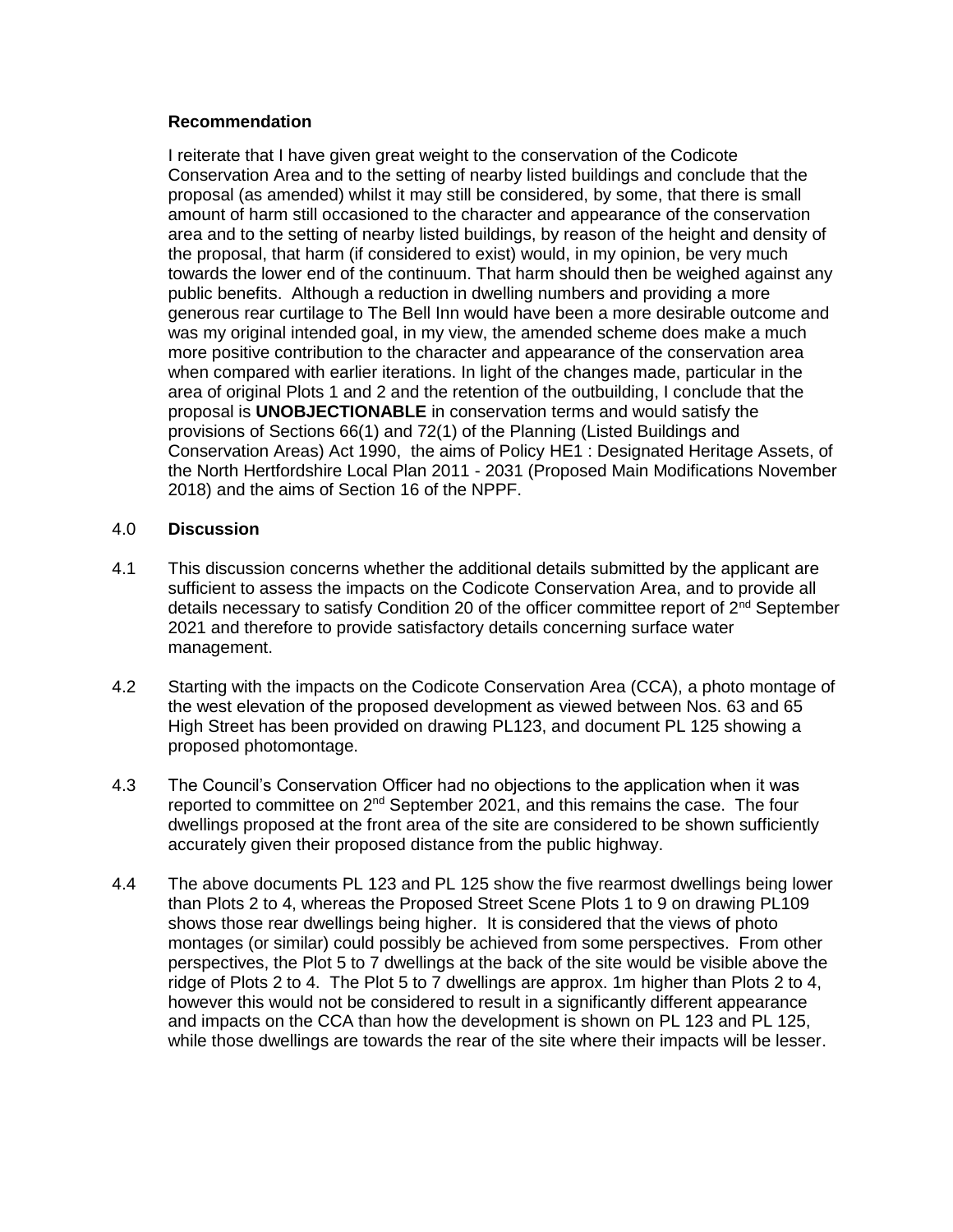- 4.5 As stated, the Council's Conservation Officer has no objections to the proposal, which is given significant weight. The proposal is not therefore considered harmful to the significance of the designated heritage asset the Codicote Conservation Area.
- 4.6 The other reason for the deferral concerned further assessment of the surface water management aspects of the development taking into account local flood issues. There was uncertainty over whether the proposed development would be satisfactory in terms of mitigating flood risk and providing satisfactory drainage, with Condition 20 cited as being part of this uncertainty due to the information that condition requires.
- 4.7 Condition 20 in the officer report is Condition 2 as recommended by the Lead Local Flood Authority in their comments of  $12<sup>th</sup>$  August 2021. Condition 20 states:

*No development shall take place until the final design of the drainage scheme is completed and sent to the LPA for approval. The surface water drainage system will be based on the submitted Drainage Statement in relation to the proposed residential development at The Bell Inn 65 High Street Codicote Hitchin Hertfordshire SG4 8XD, dated November 2020, reference: 6601415-MLM-ZZ-XX-RP-C-0004, prepared by MLM Consulting Engineers Drainage Statement, Rev 03, 10.11.2020 and the Surface and Foul Water Drainage Strategy, Drawing Reference 6601415-MLM-ZZ-XX-DR-C-0002, Revision P03, Prepared by MLM Group, Dated 16.07.2021. The scheme shall also include:* 

*1. Detailed engineered drawings of the proposed SuDS features including their, location, size, volume, depth and any inlet and outlet features including any connecting pipe runs* 

*2. All corresponding calculations/modelling to ensure the scheme caters for all rainfall events up to and including the 1 in 100 year + 40% allowance climate change event with no flooding to occur at the 1 in 30 year return period.* 

*3. Post development overland routes and exceedance routes* 

*4. Demonstrate appropriate SuDS management and treatment and inclusion of above ground features such as lined permeable paving, this should also be considered for the proposed access road and car park.* 

*5. Silt traps for protection of any residual tanked elements* 

*6. Final detailed management plan to include arrangements for adoption and any other arrangements to secure the operation of the scheme throughout its lifetime.*

*Reason: To prevent flooding by ensuring the satisfactory storage of and disposal of surface water from the site.*

4.8 The applicant has provided details required by Condition 20 in a letter dated 29<sup>th</sup> September 2021, which are:

*1) Detailed engineered drawings of the proposed SuDS features including their, location, size, volume, depth and any inlet and outlet features including any connecting pipe runs* 

Detailed drainage drawing layout 65204340/SWE-ZZ-XX-DR-C-0100, drainage construction details 65204340/SWE-ZZ-XX-DR-C-0200 -0202 for construction issue stage.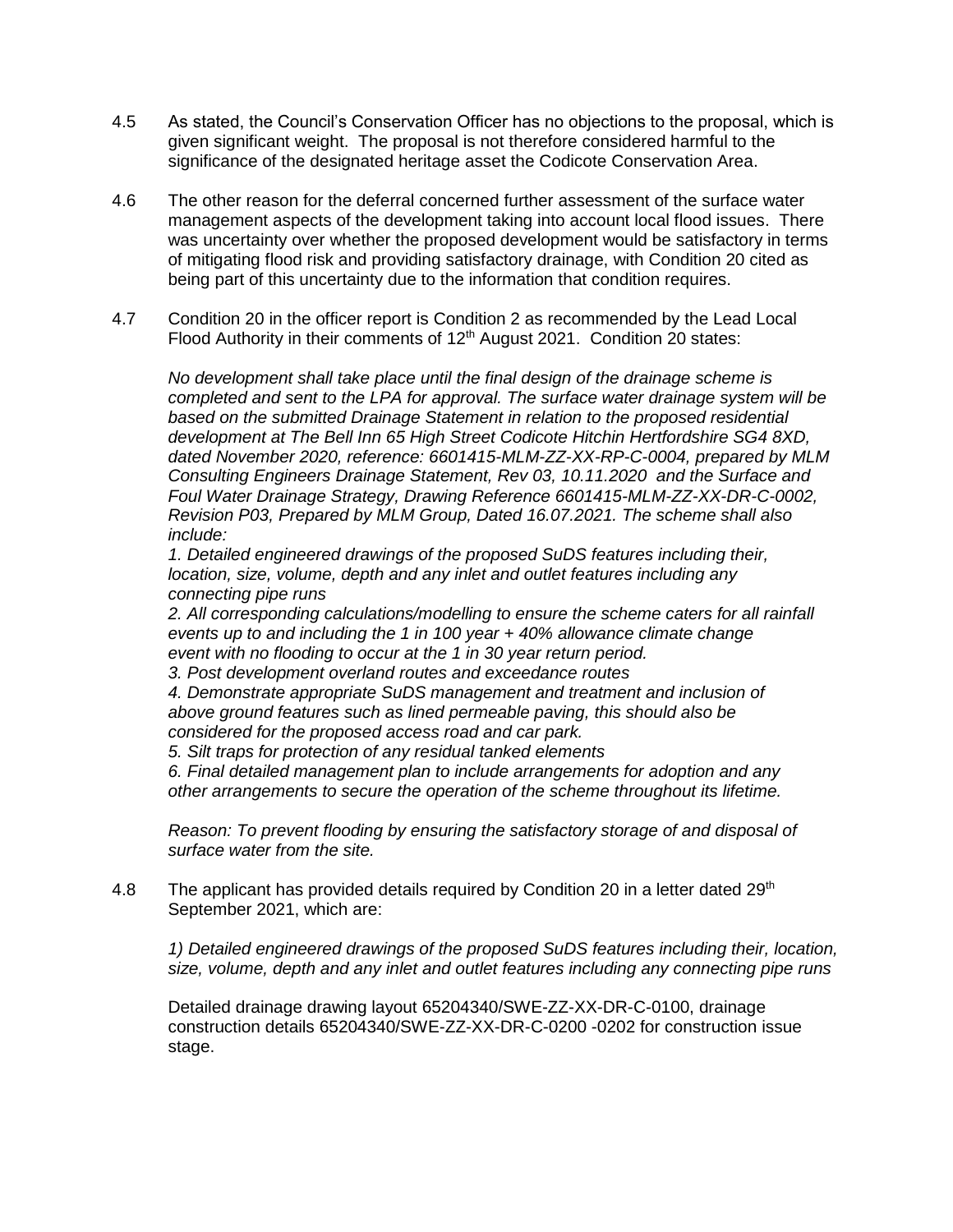*2) All corresponding calculations/modelling to ensure the scheme caters for all rainfall events up to and including the 1 in 100 year + 40% allowance climate change event with no flooding to occur at the 1 in 30 year return period.* 

Hydraulic modelling MicroDrainage software calculations are enclosed for the surface water storage type 3 sub- base and hydrobrakes using FSR and FEH rainfall data. These calculations confirm that there is no flooding up to the 1 in 100 year design storm +40% for predicted climate change, with discharge rates less than the greenfield runoff rates and within Thames Water agreed discharge rates as summarised in the table on drawing 65204340/SWE-ZZ-XX-DR-C-0100. Water levels within the type 3 sub-base surface water storage for the 1 in 100 and 1 in 100 year plus 40% for predicted climate change for both FSR and FEH rainfall data are shown on drawing 65204340/SWE-ZZ-XX-DR-C-0150.

### *3) Post development overland routes and exceedance routes*

Post development exceedance routes are shown on drawing 65204340/SWE-ZZ-XX-DR-C-0100

*4) Demonstrate appropriate SuDS management and treatment and inclusion of above ground features such as lined permeable paving, this should also be considered for the proposed access road and car park.* 

5) The Surface Water Management Plan is enclosed and the water quality treatment is shown on drawing layout 65204340/SWE-ZZ-XX-DR-C-0100.

### *6) Silt traps for protection of any residual tanked elements*

Silt traps included in all manhole chambers and gullies before discharge into tanked type 3 sub-base surface water storage.

- 4.9 The LLFA had not been able to respond at the time of writing this report that the new details provided by the applicant meant that the details required by Condition 20 had been provided, and that the Condition was no longer necessary. Therefore planning officers are not able to confirm that Condition 20 can be omitted from the recommendation (however this could change if the LLFA respond before the committee, in which case this will be reported verbally). The proposed development is considered to remain acceptable with regards to flood risk and drainage, including how this will be managed in relation to nearby properties, on the basis of the original absence of objections from the LLFA. The proposed development with regard to flood risk can be made acceptable by the conditions recommended by the LLFA, which accords with the advice in paragraph 55 of the National Planning Policy Framework, therefore it is advised that planning permission should be granted and that it would be unreasonable to refuse or further defer planning permission on these grounds.
- 4.10 At the Committee held on 2 September 2021 Members were advised that it would have, in the opinion of officers, effectively have been unreasonable to refuse planning permission on the grounds of Flood Risk in the face of no objection from the Statutory consultee on matters of surface water flooding (the LLFA). Not only would it have been unreasonable in my view to refuse planning permission without sufficient technical evidence to contradict the clear advice given by the statutory consultee, when suitable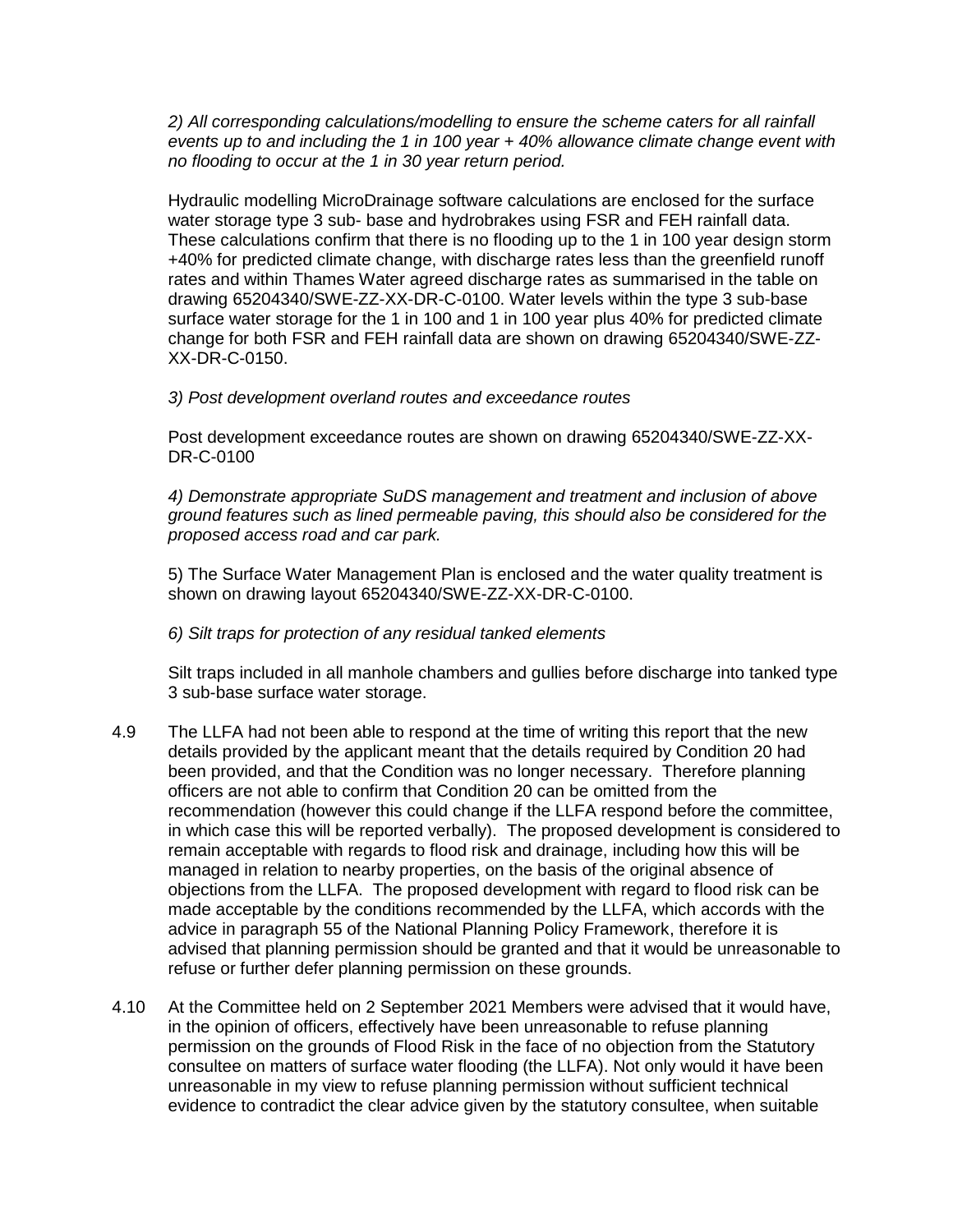conditions are recommended by the consultee acting as the competent authority for flood risk issues, it is in my view unreasonable to continue to defer a decision on this basis. In attempting to achieve compliance with conditions before the decision to grant planning permission has been made the requirements of the Planning Control Committee have already meant that the applicant has gone to greater expense than would have been needed at this stage in the development management process, had Members simply accepted the advice of the LLFA at face value by agreeing that it is for the competent flood risk authority to advise on these matters and they recommended that suitably worded planning conditions were sufficient in this instance. This deferral already in my view puts the Council at risk of an award of costs being made against it in any appeal even if the reasons for refusal do not relate to flood issues. By delaying the determination of the planning application to request additional information for matters that can be controlled via suitably worded conditions as is and was recommended by the LLFA it could be argued that this already amounts to unreasonable behaviour on behalf of the Local Planning Authority in any appeal costs claim should Members be minded to refuse planning permission and an appeal is lodged. On this basis I strongly advise Members not to defer determination of this planning application again even it at the time of the decision the Council has still not received the updated opinion of the LLFA. Or at the very least if Members are satisfied with all other matters (excluding flood risk) they resolve to grant planning permission subject to no objection from the LLFA.

# 5.0 **Conclusion**

5.1 For the reasons above the proposal complies with all relevant local and national policies, and that planning permission should be granted.

### 5.2 **Alternative Options**

None.

# 5.3 **Pre-Commencement Conditions**

I can confirm that the applicant is in agreement with the pre-commencement conditions that are proposed.

### 6.0 **Legal Implications**

6.1 In making decisions on applications submitted under the Town and Country Planning legislation, the Council is required to have regard to the provisions of the development plan and to any other material considerations. The decision must be in accordance with the plan unless the material considerations indicate otherwise. Where the decision is to refuse or restrictive conditions are attached, the applicant has a right of appeal against the decision.

### 7.0 **Recommendation**

- 7.1 That planning permission be **GRANTED** subject to the following conditions:
	- 1. The development hereby permitted shall be begun before the expiration of 3 years from the date of this permission.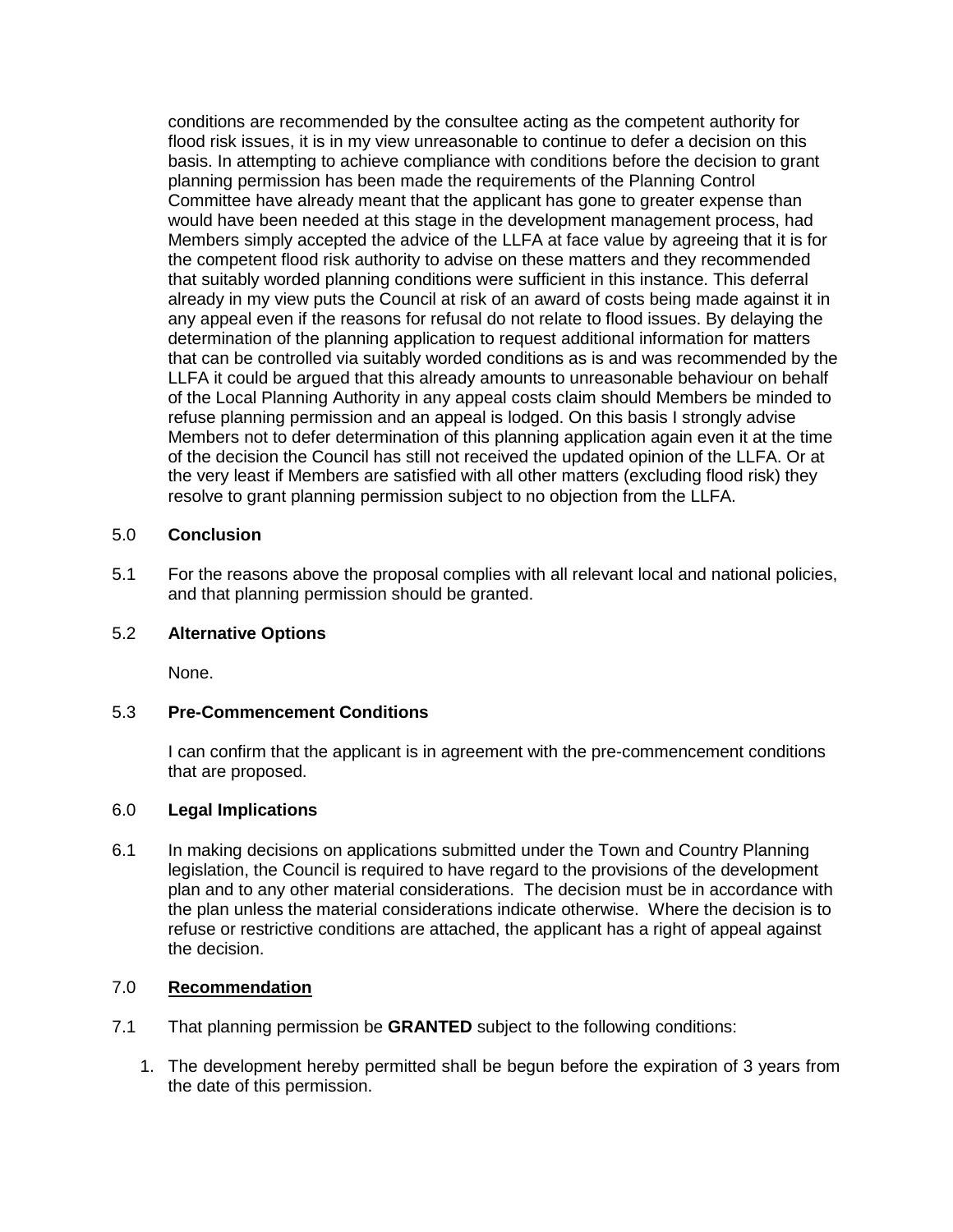Reason: To comply with the provisions of Section 91 of the Town and Country Planning Act 1990 as amended by Section 51 of the Planning and Compulsory Purchase Act 2004.

2. The development hereby permitted shall be carried out wholly in accordance with the details specified in the application and supporting approved documents and plans listed above.

Reason: To ensure the development is carried out in accordance with details which form the basis of this grant of permission.

3. **A sample panel indicating brick type, bond and mortar mix shall be erected on site and shall either be inspected by the Local Planning Authority on site or photographs submitted to and approved in writing by the Local Planning Authority prior to the above ground brickwork being constructed. Thereafter, the brickwork shall be implemented in accordance with the approved sample panel.** 

**Reason: To ensure that special regard is paid to safeguarding the character and appearance of the Codicote Conservation Area under Section 72 of the Planning (Listed Buildings and Conservation Areas) Act 1990.** 

4. **The roofs shall be covered with a clay plain tile, a sample of which shall be submitted to and approved in writing by the Local Planning Authority prior to the commencement of the roof-tiling. Thereafter, the roofs shall be covered using the approved tiles.** 

**Reason: To ensure that special regard is paid to safeguarding the character and appearance of the Codicote Conservation Area under Section 72 of the Planning (Listed Buildings and Conservation Areas) Act 1990.** 

5. **Prior to commencement of the approved development (excluding demolition), the following landscape details shall be submitted:**

**a) which, if any, of the existing vegetation is to be removed and which is to be retained**

**b) what new trees, shrubs, hedges and grassed areas are to be planted, together with the species proposed and the size and density of planting**

**c) the location and type of any new walls, fences or other means of enclosure and any hardscaping proposed**

**d) details of any earthworks proposed**

### **Reason: To ensure the submitted details are sufficiently comprehensive to enable proper consideration to be given to the appearance of the completed development.**

6. The approved details of landscaping shall be carried out before the end of the first planting season following either the first occupation of any of the buildings or the completion of the development, whichever is the sooner; and any trees or plants which, within a period of 5 years from the completion of the development, die, are removed or become seriously damaged or diseased, shall be replaced during the next planting season with others of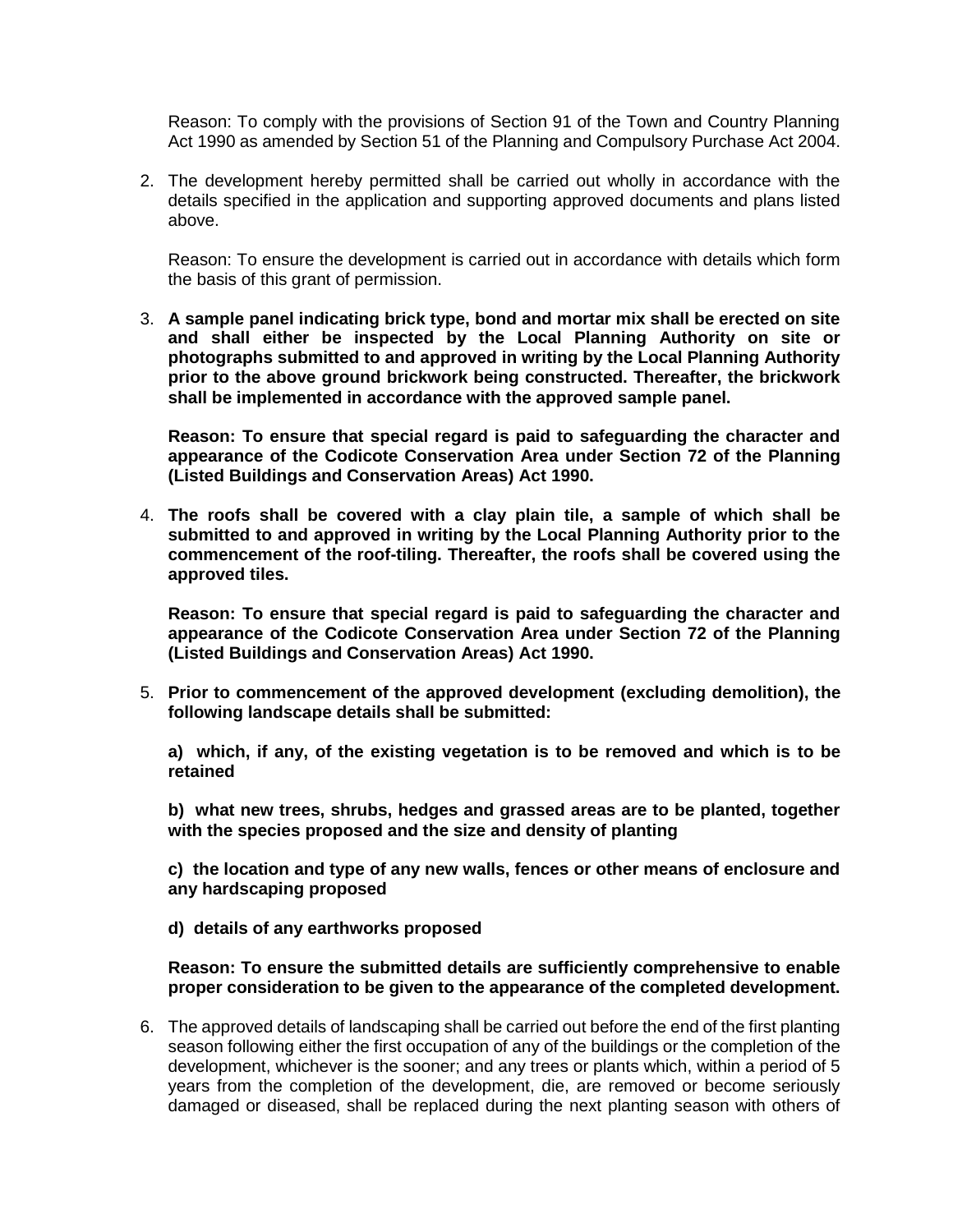similar size and species, unless the Local Planning Authority agrees in writing to vary or dispense with this requirement.

Reason: To safeguard and enhance the appearance of the completed development and the visual amenity of the locality.

7. Prior to occupation, each dwelling shall incorporate an Electric Vehicle (EV) ready domestic charging point, and the new car park behind The Bell shall include at least three EV ready charging points.

Reason: To contribute to the objective of providing a sustainable transport network and to provide the necessary infrastructure to help off-set the adverse impact of the operational phase of the development on local air quality.

### 8. **CONSTRUCTION MANAGEMENT PLAN**

**No development shall commence until a Construction Management Plan has been submitted to and approved in writing by the Local Planning Authority. Thereafter the construction of the development shall only be carried out in accordance with the approved Plan. The Construction Management Plan shall include details of:**

- **a. Construction vehicle numbers, type, routing;**
- **b. Access arrangements to the site;**
- **c. Traffic management requirements**

**d. Construction and storage compounds (including areas designated for car parking, loading / unloading and turning areas);**

**e. Siting and details of wheel washing facilities;**

**f. Cleaning of site entrances, site tracks and the adjacent public highway;**

**g. Timing of construction activities (including delivery times and removal of waste) and to avoid school pick up/drop off times;**

**hi. Post construction restoration/reinstatement of the working areas and temporary access to the public highway;**

**i. where works cannot be contained wholly within the site a plan should be submitted showing the site layout on the highway including extent of hoarding, pedestrian routes and remaining road width for vehicle movements.**

**Reason: In order to protect highway safety and the amenity of other users of the public highway and rights of way in accordance with Policies 5, 12, 17 and 22 of Hertfordshire's Local Transport Plan (adopted 2018).**

9. Notwithstanding the provisions of the Town and Country Planning (General Permitted Development) Order 2015 as amended no development as set out in Classes A, B and C of Part 1 of Schedule 2 to the Order, (or any subsequent Statutory Instrument which revokes, amends and/or replaces those provisions) shall be carried out without first obtaining a specific planning permission from the Local Planning Authority.

Reason: Given the nature of this development, the Local Planning Authority considers that development which would normally be "permitted development" should be retained within planning control in the interests of the character and amenities of the area.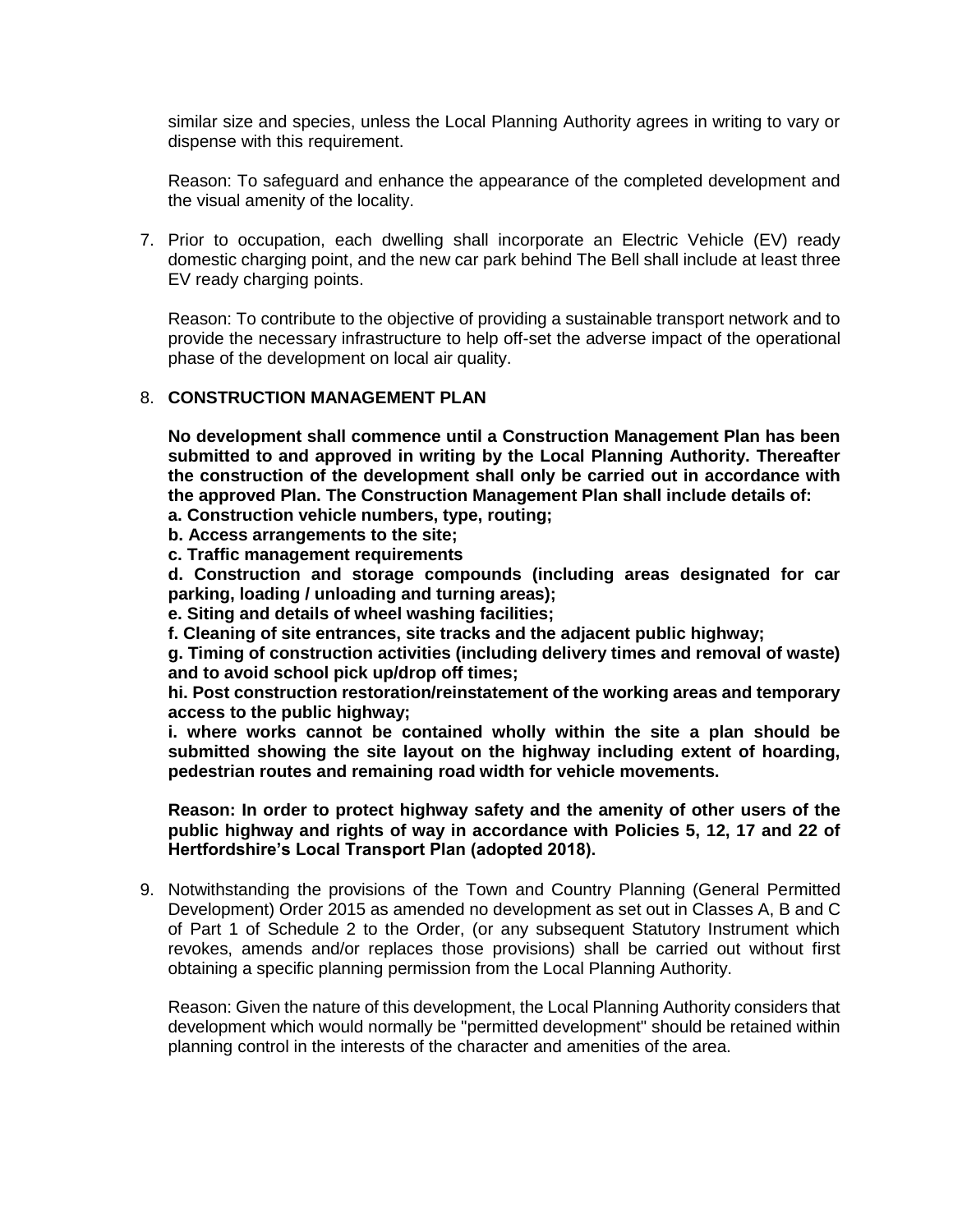10. **Contaminated Land Condition**

**(a) The Phase I Report indicated a reasonable likelihood of harmful contamination: no development approved by this permission shall be commenced until a Site Investigation (Phase II environmental risk assessment) report has been submitted to and approved by the Local Planning Authority which includes:** 

**(i) A full identification of the location and concentration of all pollutants on this site and the presence of relevant receptors, and;** 

**(ii) The results from the application of an appropriate risk assessment Methodology**

**(b) No development approved by this permission (other than that necessary for the discharge of this condition) shall be commenced until a Remediation Method Statement report; if required as a result of (a), above; has been submitted to and approved by the Local Planning Authority.** 

**(c) This site shall not be occupied, or brought into use, until:** 

**(i) All works which form part of the Remediation Method Statement report pursuant to the discharge of condition (b) above have been fully completed and if required a formal agreement is submitted that commits to ongoing monitoring and/or maintenance of the remediation scheme.** 

**(ii) A Remediation Verification Report confirming that the site is suitable for use has been submitted to, and agreed by, the Local Planning Authority.** 

**(d) Any contamination, other than that reported by virtue of condition (a), encountered during the development of this site shall be brought to the attention of the Local Planning Authority as soon as practically possible; a scheme to render this contamination harmless shall be submitted to and agreed by the Local Planning Authority and subsequently fully implemented prior to the occupation of this site.** 

**Reason: To ensure that any contamination affecting the site is dealt with in a manner that safeguards human health, the built and natural environment and controlled waters.**

11. The development shall be completed in accordance with the measures set out in the Recommendations (section 7) of the Ecological Assessment (dated July 2020).

Reason: To minimise potential harm to ecology.

12. The development shall be completed in accordance with the measures set out in the Arboricultural Report (dated July 2020).

Reason: To provide appropriate protection for trees.

13. The proposed dwellings shall not be occupied until the noise mitigation measure (1.8 metre close boarded fence between the public house and Plot 1) as detailed in "Technical Note - The Bell Motel, 65 High St, Codicote – Noise Impact Assessment", Project Ref: TN01-20442, dated 31 July 2020 by Cass Allen Associates Ltd has been implemented in accordance with the approved details. The approved scheme shall be retained in accordance with those details thereafter.

Reason: To protect the residential amenities of existing and future residents.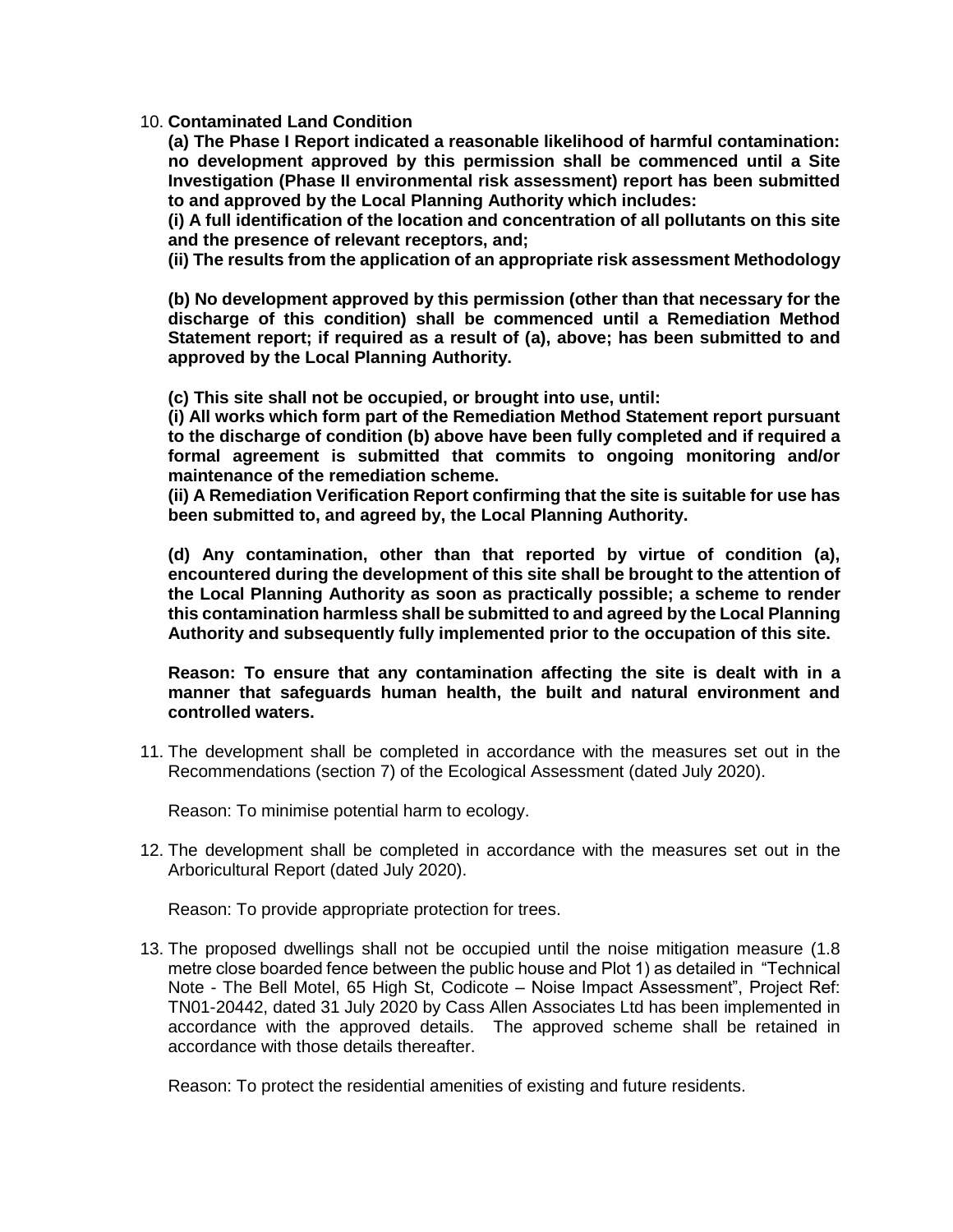14. **Details of any external lighting proposed in connection with the development shall be submitted to and approved in writing by the Local Planning Authority prior to the commencement of development (excluding demolition), and no external lighting shall be provided without such written consent. The development shall then be carried out in accordance with the approved details.**

**Reason: To protect the residential amenity of existing and future residents.**

15. **Prior to the commencement of the approved development (excluding demolition), a Landscape and Ecological Management Plan shall be submitted to the Local Planning Authority demonstrating a biodiversity gain within the site. The Plan if approved shall then be implemented prior to occupation of the development, and the approved measures shall remain unless otherwise agreed in writing with the Local Planning Authority.**

**Reason: In the interests of ecology.**

16. **No development shall take place/commence (excluding above ground demolition works) until an Archaeological Written Scheme of Investigation has been submitted to and approved in writing by the Local Planning Authority. The scheme shall include an assessment of archaeological significance and research questions; and**

**1. The programme and methodology of site investigation and recording;**

**2. The programme of post investigation assessment;**

**3. Provision to be made for analysis of the site investigation and recording;**

**4. Provision to be made for publication and dissemination of the analysis and records of the site investigation;**

**5. Provision to be made for archive deposition of the analysis and records of the site investigation;**

**6. Nomination of a competent person or persons/organisation to undertake the works set out within the Archaeological Written Scheme of Investigation.**

### **Reason: In the interests of archaeology.**

17. No development shall take place/commence (excluding above ground demolition works) except in accordance with the programme of archaeological works set out in the Written Scheme of investigation approved under condition 17.

Reason: In the interests of archaeology.

18. The development shall not be occupied/used until the site investigation and post investigation assessment has been completed in accordance with the programme set out in the Written Scheme of Investigation approved under condition 17 and the provision made for analysis and publication where appropriate.

Reason: In the interests of archaeology.

19. The development permitted by this planning permission shall be carried out in accordance with the Drainage Statement in relation to the proposed residential development at The Bell Inn 65 High Street Codicote Hitchin Hertfordshire SG4 8XD, dated November 2020, reference: 6601415-MLM-ZZ-XX-RP-C-0004, prepared by MLM Consulting Engineers Drainage Statement, Rev 03, 10.11.2020 and the Surface and Foul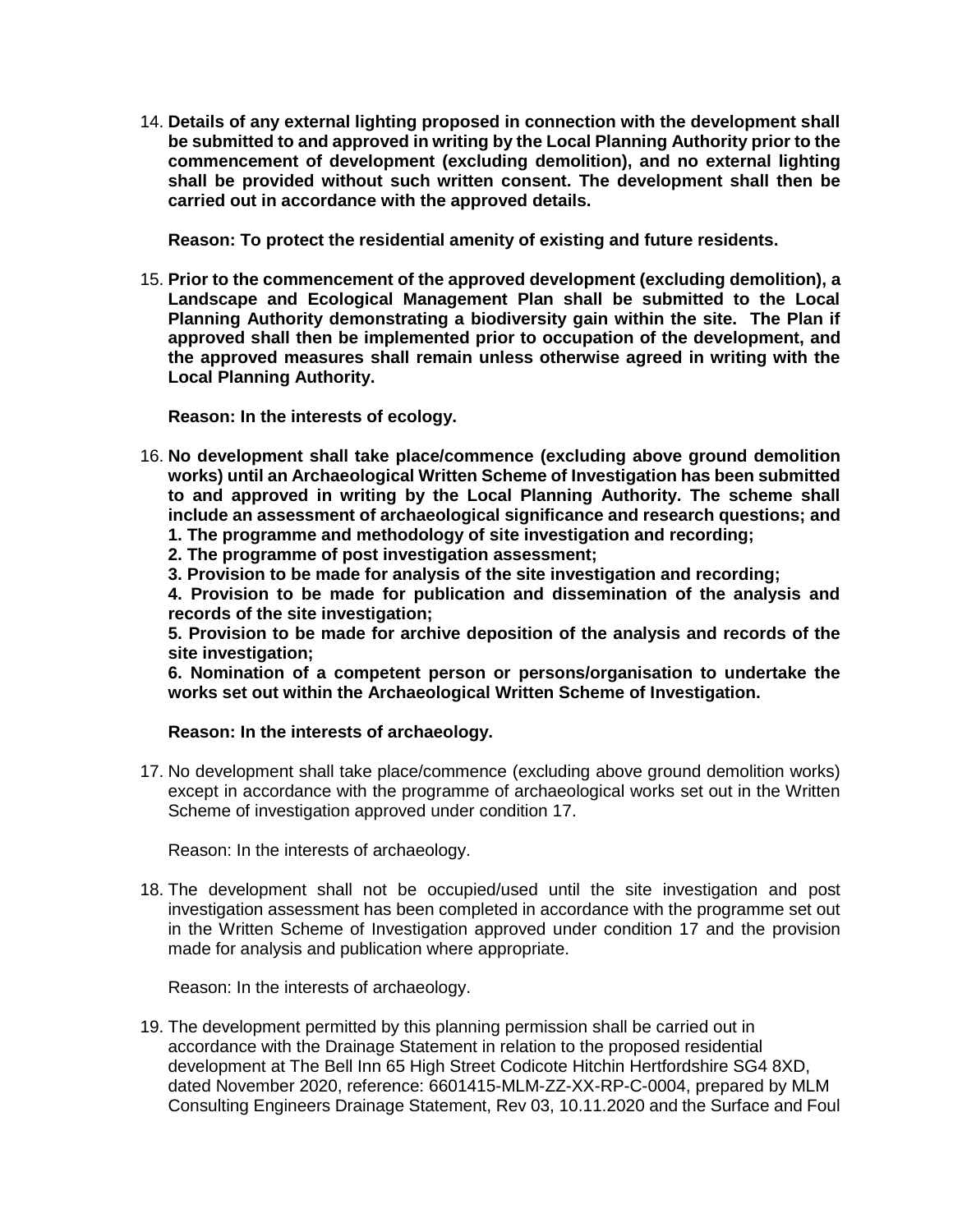Water Drainage Strategy, Drawing Reference 6601415-MLM-ZZ-XX-DR-C-0002, Revision P03, Prepared by MLM Group, Dated 16.07.2021 and the following mitigating measures:

1. Limiting the surface water run-off rates to a maximum of 3.5l/s for all rainfall events up to and including the 1 in 100 +40% climate change event with discharge into the Thames Water Foul Water Sewer.

2. Provide attenuation (700mm of storage within the type 3 subbase, or such volume agreed by the LPA) to ensure no increase in surface water run-off volumes for all rainfall events up to and including the 1 in 100 year + 40% climate change event. 3. Implement the drainage strategy utilising lined permeable paving, type 3 subbase and a Hydrobrake flow control device.

Reason: To reduce the risk of flooding to the proposed development and future occupants.

20. **No development shall take place until the final design of the drainage scheme is completed and sent to the LPA for approval. The surface water drainage system will be based on the submitted Drainage Statement in relation to the proposed residential development at The Bell Inn 65 High Street Codicote Hitchin Hertfordshire SG4 8XD, dated November 2020, reference: 6601415-MLM-ZZ-XX-RP-C-0004, prepared by MLM Consulting Engineers Drainage Statement, Rev 03, 10.11.2020 and the Surface and Foul Water Drainage Strategy, Drawing Reference 6601415-MLM-ZZ-XX-DR-C-0002, Revision P03, Prepared by MLM Group, Dated 16.07.2021. The scheme shall also include:** 

**1. Detailed engineered drawings of the proposed SuDS features including their, location, size, volume, depth and any inlet and outlet features including any connecting pipe runs** 

**2. All corresponding calculations/modelling to ensure the scheme caters for all rainfall events up to and including the 1 in 100 year + 40% allowance climate change event with no flooding to occur at the 1 in 30 year return period.** 

**3. Post development overland routes and exceedance routes** 

**4. Demonstrate appropriate SuDS management and treatment and inclusion of above ground features such as lined permeable paving, this should also be considered for the proposed access road and car park.** 

**5. Silt traps for protection of any residual tanked elements** 

**6. Final detailed management plan to include arrangements for adoption and any other arrangements to secure the operation of the scheme throughout its lifetime.**

### **Reason: To prevent flooding by ensuring the satisfactory storage of and disposal of surface water from the site.**

- 21. Upon completion of the drainage works for the site in accordance with the timing / phasing, a management and maintenance plan for the SuDS features and drainage network must be submitted to and approved in writing by the Local Planning Authority. The scheme shall include:
	- 1. Provision of a complete set of as built drawings for site drainage.
	- 2. Maintenance and operational activities.

3. Arrangements for adoption and any other measures to secure the operation of the scheme throughout its lifetime.

Reason: To prevent flooding by ensuring the satisfactory storage of/disposal of surface water from the site.